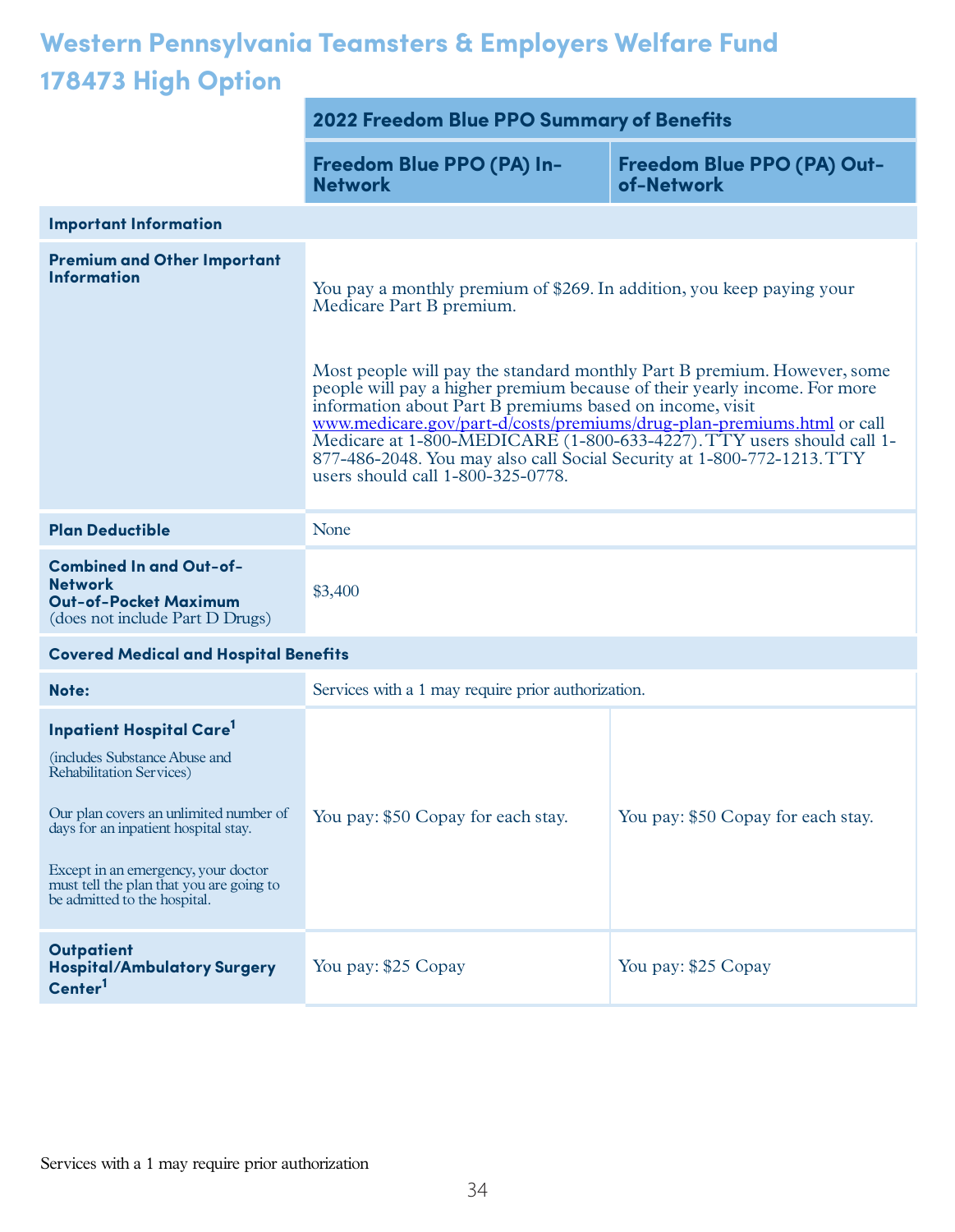## **Western Pennsylvania Teamsters Pension Fund 178474 Low Option**

|                                                                                                                                                                                                                                                                                                          | 2022 Freedom Blue PPO Summary of Benefits                                                                                                                                                                                                                                                                                                                                                                                                                                                                                                                                               |                                            |
|----------------------------------------------------------------------------------------------------------------------------------------------------------------------------------------------------------------------------------------------------------------------------------------------------------|-----------------------------------------------------------------------------------------------------------------------------------------------------------------------------------------------------------------------------------------------------------------------------------------------------------------------------------------------------------------------------------------------------------------------------------------------------------------------------------------------------------------------------------------------------------------------------------------|--------------------------------------------|
|                                                                                                                                                                                                                                                                                                          | Freedom Blue PPO (PA) In-<br><b>Network</b>                                                                                                                                                                                                                                                                                                                                                                                                                                                                                                                                             | Freedom Blue PPO (PA) Out-<br>of-Network   |
| <b>Important Information</b>                                                                                                                                                                                                                                                                             |                                                                                                                                                                                                                                                                                                                                                                                                                                                                                                                                                                                         |                                            |
| <b>Premium and Other Important</b><br><b>Information</b>                                                                                                                                                                                                                                                 | You pay a monthly premium of \$134. In addition, you keep paying your<br>Medicare Part B premium.<br>Most people will pay the standard monthly Part B premium. However, some<br>people will pay a higher premium because of their yearly income. For more<br>information about Part B premiums based on income, visit<br>www.medicare.gov/part-d/costs/premiums/drug-plan-premiums.html or call<br>Medicare at 1-800-MEDICARE (1-800-633-4227). TTY users should call 1-<br>877-486-2048. You may also call Social Security at 1-800-772-1213. TTY<br>users should call 1-800-325-0778. |                                            |
| <b>Plan Deductible</b>                                                                                                                                                                                                                                                                                   | \$1,000                                                                                                                                                                                                                                                                                                                                                                                                                                                                                                                                                                                 |                                            |
| <b>In Network Out-of-Pocket</b><br><b>Maximum</b><br>(does not include Part D Drugs)                                                                                                                                                                                                                     | \$2,400                                                                                                                                                                                                                                                                                                                                                                                                                                                                                                                                                                                 |                                            |
| <b>Combined In and Out-of-</b><br><b>Network</b><br><b>Out-of-Pocket Maximum</b><br>(does not include Part D Drugs)                                                                                                                                                                                      | \$3,400                                                                                                                                                                                                                                                                                                                                                                                                                                                                                                                                                                                 |                                            |
| <b>Covered Medical and Hospital Benefits</b>                                                                                                                                                                                                                                                             |                                                                                                                                                                                                                                                                                                                                                                                                                                                                                                                                                                                         |                                            |
| Note:                                                                                                                                                                                                                                                                                                    | Services with a 1 may require prior authorization.                                                                                                                                                                                                                                                                                                                                                                                                                                                                                                                                      |                                            |
| <b>Inpatient Hospital Care</b><br>(includes Substance Abuse and<br><b>Rehabilitation Services</b> )<br>Our plan covers an unlimited number of<br>days for an inpatient hospital stay.<br>Except in an emergency, your doctor<br>must tell the plan that you are going to<br>be admitted to the hospital. | You pay: 10% Coinsurance for each<br>stay.                                                                                                                                                                                                                                                                                                                                                                                                                                                                                                                                              | You pay: 10% Coinsurance for each<br>stay. |
| <b>Outpatient</b><br><b>Hospital/Ambulatory Surgery</b><br>Center <sup>1</sup>                                                                                                                                                                                                                           | You pay: 10% Coinsurance                                                                                                                                                                                                                                                                                                                                                                                                                                                                                                                                                                | You pay: 10% Coinsurance                   |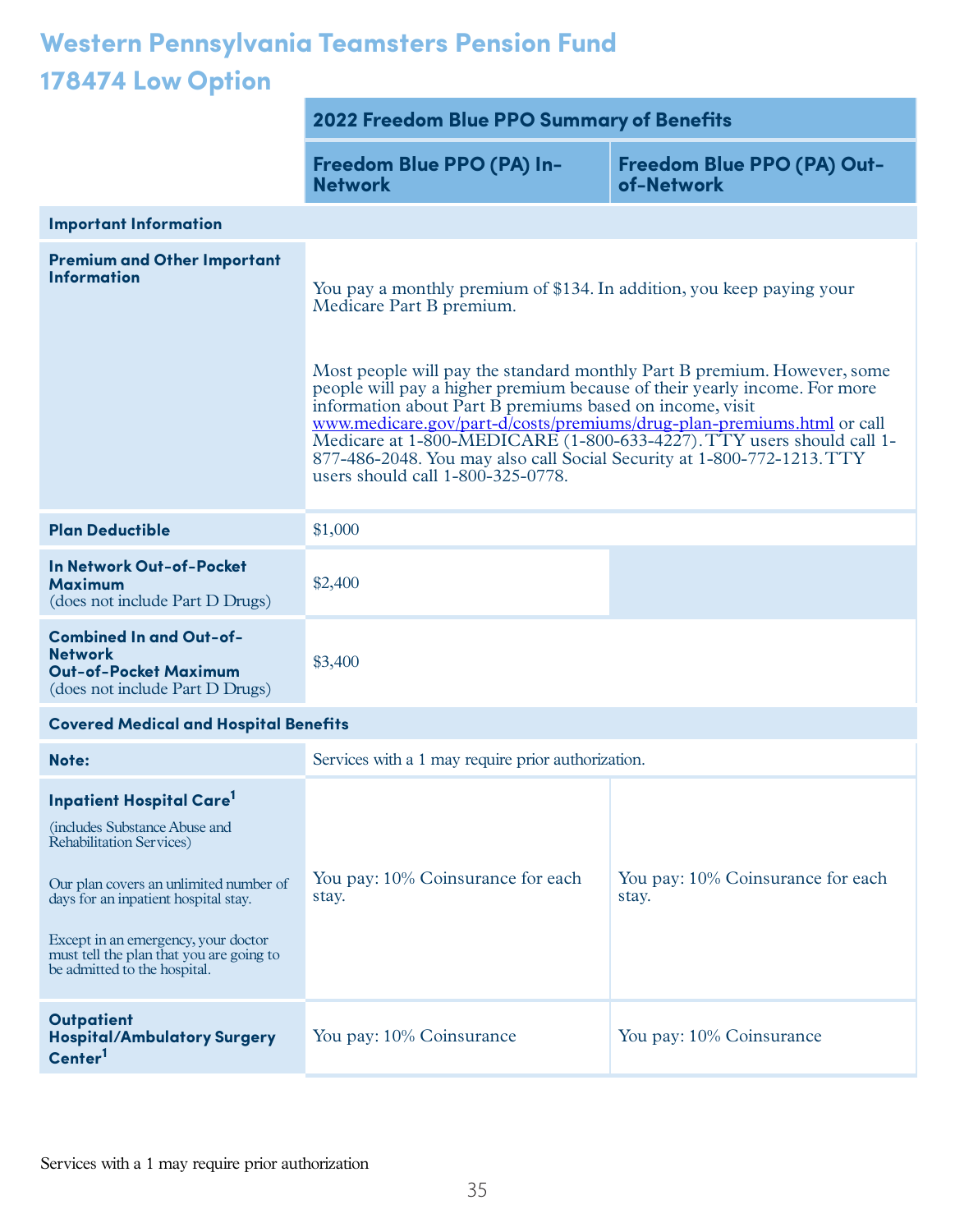| <b>Doctor Office Visits</b>                             | You pay: \$15 Copay Primary Care                                                                                                                                                                                                                                                                                                                                                                                                                                                                                                                                                                                                                                                                                                                                                                                                                                                                                                                                                                                                                                                                                                                   | You pay: \$15 Copay Primary Care     |
|---------------------------------------------------------|----------------------------------------------------------------------------------------------------------------------------------------------------------------------------------------------------------------------------------------------------------------------------------------------------------------------------------------------------------------------------------------------------------------------------------------------------------------------------------------------------------------------------------------------------------------------------------------------------------------------------------------------------------------------------------------------------------------------------------------------------------------------------------------------------------------------------------------------------------------------------------------------------------------------------------------------------------------------------------------------------------------------------------------------------------------------------------------------------------------------------------------------------|--------------------------------------|
| Office visit copays do not apply to the                 | Physician visit                                                                                                                                                                                                                                                                                                                                                                                                                                                                                                                                                                                                                                                                                                                                                                                                                                                                                                                                                                                                                                                                                                                                    | Physician visit                      |
| annual deductible if applicable                         | You pay: \$30 Copay Specialist visit                                                                                                                                                                                                                                                                                                                                                                                                                                                                                                                                                                                                                                                                                                                                                                                                                                                                                                                                                                                                                                                                                                               | You pay: \$30 Copay Specialist visit |
| <b>Preventive Services</b>                              | You pay: \$0 copay<br>Our plan covers many preventive services, including: Abdominal Aortic<br>Aneurysm Screening, Alcohol misuse counseling, Bone Mass Measurement,<br>Breast cancer screening (mammogram), Cardiovascular disease (behavioral<br>therapy), Cardiovascular screenings, Cervical and Vaginal Cancer Screening,<br>Colorectal Cancer Screening (Colonoscopy, Fecal occult blood test, Flexible<br>sigmoidoscopy), Depression screening, Diabetes Screening, HIV screening,<br>Medical nutrition therapy services, Obesity screening and counseling, Prostate<br>cancer screenings (PSA), Sexually transmitted infections screening and<br>counseling, Tobacco use cessation counseling (counseling for people with no<br>sign of tobacco-related disease), Vaccine, including Flu shots, Hepatitis B shots,<br>Pneumococcal shots, "Welcome to Medicare" preventive visit (one-time),<br>Yearly "Wellness" visit<br>Any additional preventive services approved by Medicare during the contract<br>year will be covered.<br>If the doctor provides you additional services, separate doctor office visit cost<br>sharing may apply. |                                      |
| <b>Emergency Care</b>                                   | You pay \$50 Copay for each emergency room visit.                                                                                                                                                                                                                                                                                                                                                                                                                                                                                                                                                                                                                                                                                                                                                                                                                                                                                                                                                                                                                                                                                                  |                                      |
| You may go to any emergency room if                     | Worldwide coverage for emergency and urgently needed care.                                                                                                                                                                                                                                                                                                                                                                                                                                                                                                                                                                                                                                                                                                                                                                                                                                                                                                                                                                                                                                                                                         |                                      |
| you reasonably believe you need                         | If you are admitted to the hospital within 3-day(s) for the same condition, your                                                                                                                                                                                                                                                                                                                                                                                                                                                                                                                                                                                                                                                                                                                                                                                                                                                                                                                                                                                                                                                                   |                                      |
| emergency care.                                         | copay is waived for the emergency room visit.                                                                                                                                                                                                                                                                                                                                                                                                                                                                                                                                                                                                                                                                                                                                                                                                                                                                                                                                                                                                                                                                                                      |                                      |
| <b>Urgent Care</b><br>This is <b>not</b> emergency care | You pay: \$40 Copay                                                                                                                                                                                                                                                                                                                                                                                                                                                                                                                                                                                                                                                                                                                                                                                                                                                                                                                                                                                                                                                                                                                                |                                      |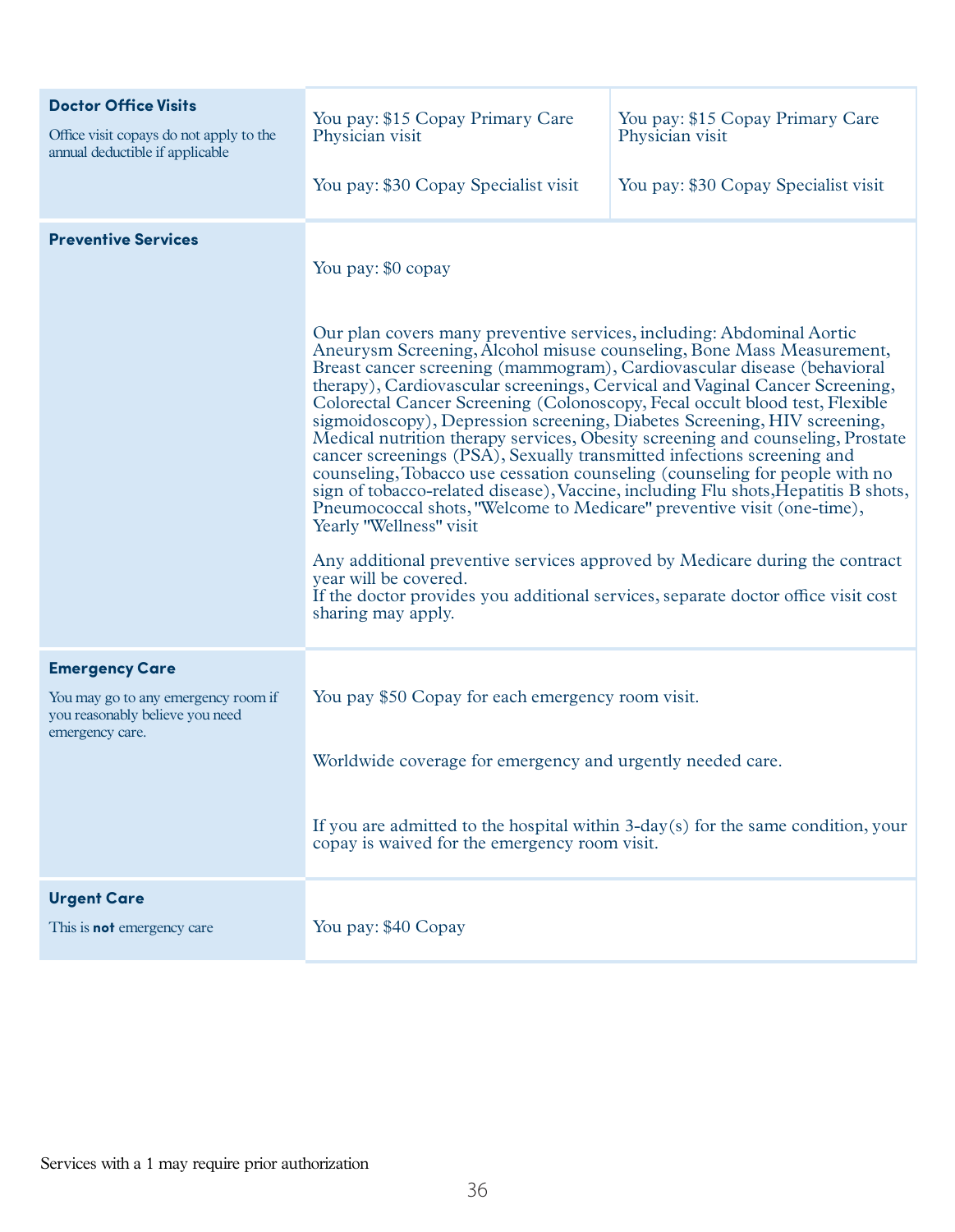| <b>Doctor Office Visits</b><br>Office visit copays do not apply to the<br>annual deductible if applicable | You pay: \$25 Copay Primary Care<br>Physician visit<br>You pay: \$30 Copay Specialist visit                                                                                                                                                                                                                                                                                                                                                                                                                                                                                                                                                                                                                                                                                                                                                                                                                                                                                                                                                                                                                                                        | You pay: \$25 Copay Primary Care<br>Physician visit<br>You pay: \$30 Copay Specialist visit |
|-----------------------------------------------------------------------------------------------------------|----------------------------------------------------------------------------------------------------------------------------------------------------------------------------------------------------------------------------------------------------------------------------------------------------------------------------------------------------------------------------------------------------------------------------------------------------------------------------------------------------------------------------------------------------------------------------------------------------------------------------------------------------------------------------------------------------------------------------------------------------------------------------------------------------------------------------------------------------------------------------------------------------------------------------------------------------------------------------------------------------------------------------------------------------------------------------------------------------------------------------------------------------|---------------------------------------------------------------------------------------------|
| <b>Preventive Services</b>                                                                                | You pay: \$0 copay<br>Our plan covers many preventive services, including: Abdominal Aortic<br>Aneurysm Screening, Alcohol misuse counseling, Bone Mass Measurement,<br>Breast cancer screening (mammogram), Cardiovascular disease (behavioral<br>therapy), Cardiovascular screenings, Cervical and Vaginal Cancer Screening,<br>Colorectal Cancer Screening (Colonoscopy, Fecal occult blood test, Flexible<br>sigmoidoscopy), Depression screening, Diabetes Screening, HIV screening,<br>Medical nutrition therapy services, Obesity screening and counseling, Prostate<br>cancer screenings (PSA), Sexually transmitted infections screening and<br>counseling, Tobacco use cessation counseling (counseling for people with no<br>sign of tobacco-related disease), Vaccine, including Flu shots, Hepatitis B shots,<br>Pneumococcal shots, "Welcome to Medicare" preventive visit (one-time),<br>Yearly "Wellness" visit<br>Any additional preventive services approved by Medicare during the contract<br>year will be covered.<br>If the doctor provides you additional services, separate doctor office visit cost<br>sharing may apply. |                                                                                             |
|                                                                                                           |                                                                                                                                                                                                                                                                                                                                                                                                                                                                                                                                                                                                                                                                                                                                                                                                                                                                                                                                                                                                                                                                                                                                                    |                                                                                             |
| <b>Emergency Care</b><br>You may go to any emergency room if                                              |                                                                                                                                                                                                                                                                                                                                                                                                                                                                                                                                                                                                                                                                                                                                                                                                                                                                                                                                                                                                                                                                                                                                                    |                                                                                             |
| you reasonably believe you need<br>emergency care.                                                        | You pay \$50 Copay for each emergency room visit.                                                                                                                                                                                                                                                                                                                                                                                                                                                                                                                                                                                                                                                                                                                                                                                                                                                                                                                                                                                                                                                                                                  |                                                                                             |
|                                                                                                           | Worldwide coverage for emergency and urgently needed care.                                                                                                                                                                                                                                                                                                                                                                                                                                                                                                                                                                                                                                                                                                                                                                                                                                                                                                                                                                                                                                                                                         |                                                                                             |
|                                                                                                           | copay is waived for the emergency room visit.                                                                                                                                                                                                                                                                                                                                                                                                                                                                                                                                                                                                                                                                                                                                                                                                                                                                                                                                                                                                                                                                                                      | If you are admitted to the hospital within 3-day(s) for the same condition, your            |
| <b>Urgent Care</b><br>This is <b>not</b> emergency care                                                   | You pay: \$40 Copay                                                                                                                                                                                                                                                                                                                                                                                                                                                                                                                                                                                                                                                                                                                                                                                                                                                                                                                                                                                                                                                                                                                                |                                                                                             |
|                                                                                                           |                                                                                                                                                                                                                                                                                                                                                                                                                                                                                                                                                                                                                                                                                                                                                                                                                                                                                                                                                                                                                                                                                                                                                    |                                                                                             |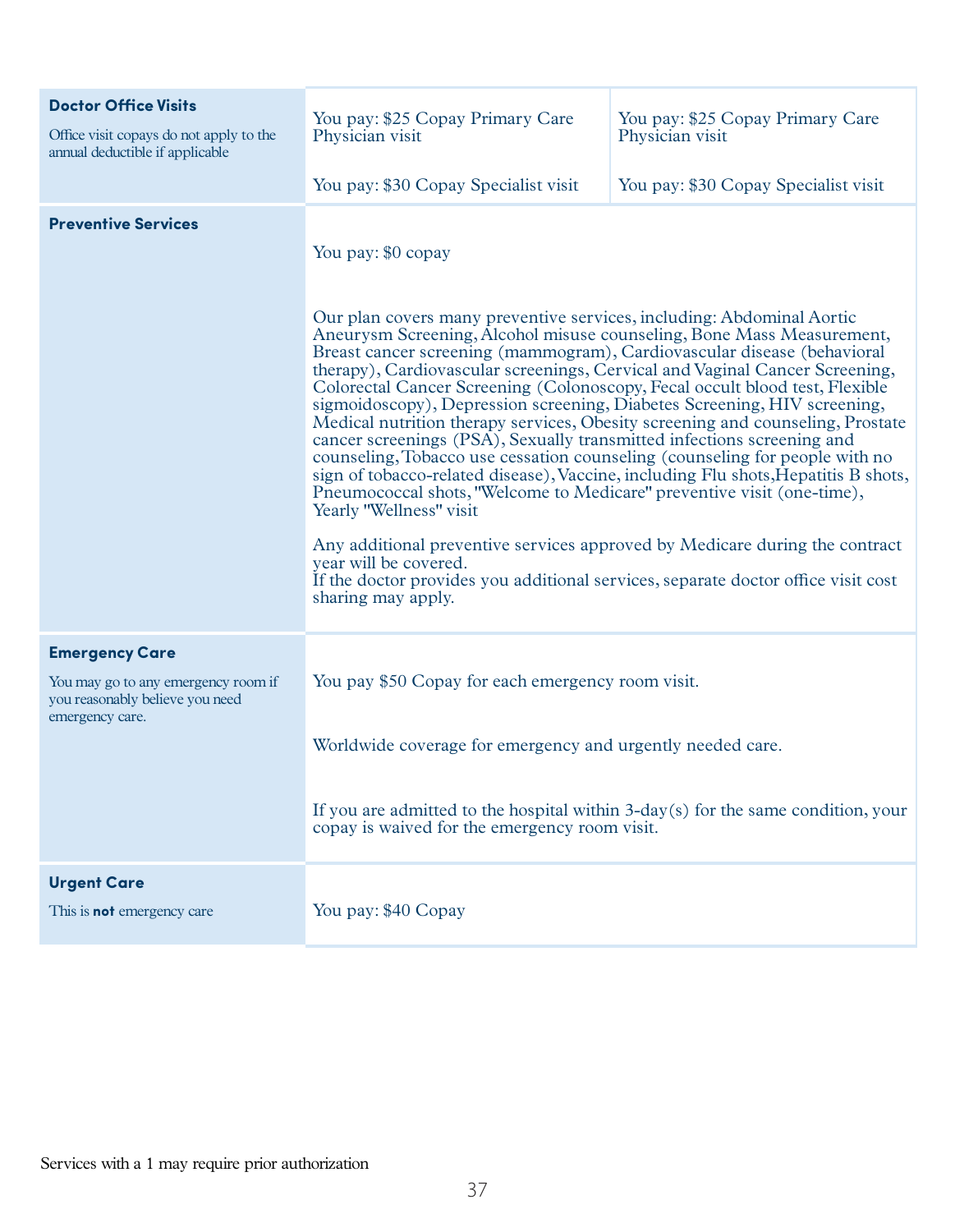| <b>Diagnostic Tests, Lab, Radiology</b><br>Services <sup>1</sup><br>Such as MRIs and CT Scans and X-rays                                                                       | You pay: 0% Coinsurance for<br>lab/diagnostic services in a physicians<br>office or independent lab.<br>You pay: 0% Coinsurance for<br>lab/diagnostic services in an<br>outpatient facility.<br>You pay: 0% Coinsurance for<br>standard imaging services.<br>You pay: 0% Coinsurance for advanced<br>imaging services.<br>You pay: \$0 Copay for the rapeutic<br>radiology services. | You pay: 0% Coinsurance for<br>lab/diagnostic services in a physicians<br>office or independent lab.<br>You pay: 0% Coinsurance for<br>lab/diagnostic services in an outpatient<br>facility.<br>You pay: 0% Coinsurance for<br>standard imaging services<br>You pay: 0% Coinsurance for advanced<br>imaging services.<br>You pay: 0% Coinsurance for<br>therapeutic radiology services. |
|--------------------------------------------------------------------------------------------------------------------------------------------------------------------------------|--------------------------------------------------------------------------------------------------------------------------------------------------------------------------------------------------------------------------------------------------------------------------------------------------------------------------------------------------------------------------------------|-----------------------------------------------------------------------------------------------------------------------------------------------------------------------------------------------------------------------------------------------------------------------------------------------------------------------------------------------------------------------------------------|
| <b>Hearing Services</b><br>Medicare covered Exam to diagnose and<br>treat hearing and balance issues                                                                           | You pay: \$30 Copay                                                                                                                                                                                                                                                                                                                                                                  | You pay: \$30 Copay                                                                                                                                                                                                                                                                                                                                                                     |
| <b>Hearing Services</b><br>Routine Exam up to 1 every year. Cost                                                                                                               | You pay: \$30 Copay                                                                                                                                                                                                                                                                                                                                                                  | You pay: \$30 Copay                                                                                                                                                                                                                                                                                                                                                                     |
| sharing is not applied to the Combined In<br>and Out-of-Network Out-of-Pocket<br>Maximum.                                                                                      | \$499 copay per aid per year for<br>TruHearing Advanced.<br>\$799 copay per aid per year for<br>TruHearing Premium.                                                                                                                                                                                                                                                                  | \$500 allowance for hearing aids every<br>3 years from any other provider.                                                                                                                                                                                                                                                                                                              |
| <b>Dental Services</b><br>Preventive dental services (such as<br>cleaning) not covered<br>Authorization rules may apply for<br>Medicare-covered accidental dental<br>services. | Medicare covered dental benefits you<br>pay: \$30 Copay.                                                                                                                                                                                                                                                                                                                             | Medicare covered dental benefits you<br>pay: \$30 Copay.                                                                                                                                                                                                                                                                                                                                |
| <b>Vision</b><br>Medicare covered Exam to diagnose and<br>treat diseases and conditions of the eye<br>(including yearly glaucoma screening)                                    | You pay: \$30 Copay<br>\$200 benefit maximum applies to<br>upgrades to post cataract surgery<br>eyewear that are not medically<br>necessary. Benefit maximum is<br>available following cataract surgery<br>once per operated eye.                                                                                                                                                    | You pay: \$30 Copay<br>\$200 benefit maximum applies to<br>upgrades to post cataract surgery<br>eyewear that are not medically<br>necessary. Benefit maximum is<br>available following cataract surgery<br>once per operated eye.                                                                                                                                                       |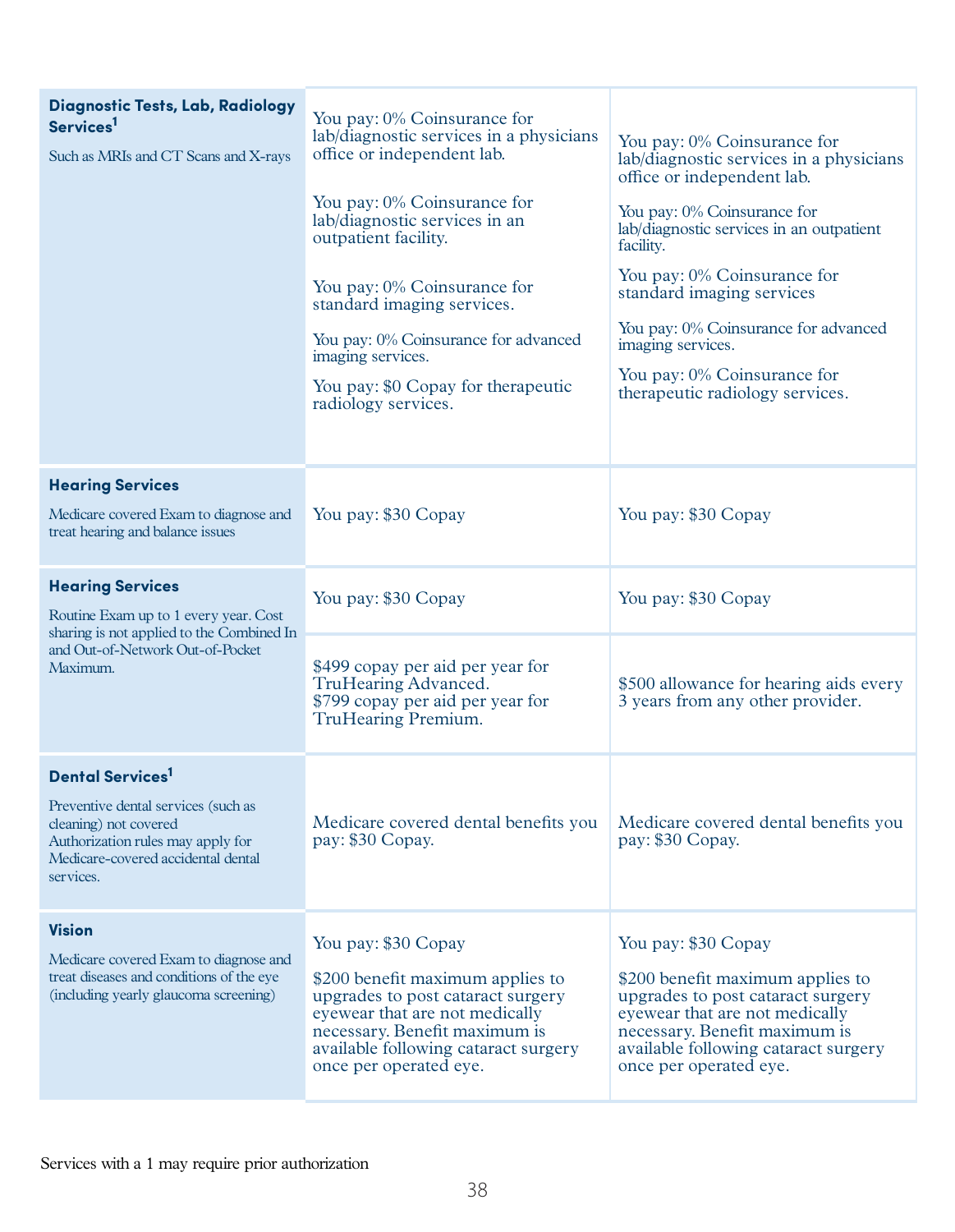| <b>Diagnostic Tests, Lab, Radiology</b><br>Services <sup>1</sup><br>Such as MRIs and CT Scans and X-rays                                             | You pay: 10% Coinsurance for<br>lab/diagnostic services in a physicians<br>office or independent lab.<br>You pay: 10% Coinsurance for<br>lab/diagnostic services in an<br>outpatient facility.<br>You pay: 10% Coinsurance for<br>standard imaging services.<br>You pay: 10% Coinsurance for advanced<br>imaging services.<br>You pay: \$0 Copay for the rapeutic<br>radiology services. | You pay: 10% Coinsurance for<br>lab/diagnostic services in a physicians<br>office or independent lab.<br>You pay: 10% Coinsurance for<br>lab/diagnostic services in an outpatient<br>facility.<br>You pay: 10% Coinsurance for<br>standard imaging services<br>You pay: 10% Coinsurance for advanced<br>imaging services.<br>You pay: 10% Coinsurance for<br>therapeutic radiology services. |
|------------------------------------------------------------------------------------------------------------------------------------------------------|------------------------------------------------------------------------------------------------------------------------------------------------------------------------------------------------------------------------------------------------------------------------------------------------------------------------------------------------------------------------------------------|----------------------------------------------------------------------------------------------------------------------------------------------------------------------------------------------------------------------------------------------------------------------------------------------------------------------------------------------------------------------------------------------|
| <b>Hearing Services</b>                                                                                                                              |                                                                                                                                                                                                                                                                                                                                                                                          |                                                                                                                                                                                                                                                                                                                                                                                              |
| Medicare covered Exam to diagnose and<br>treat hearing and balance issues                                                                            | You pay: \$30 Copay                                                                                                                                                                                                                                                                                                                                                                      | You pay: \$30 Copay                                                                                                                                                                                                                                                                                                                                                                          |
| <b>Hearing Services</b><br>Routine Exam up to 1 every year. Cost<br>sharing is not applied to the Combined In                                        | You pay: \$30 Copay                                                                                                                                                                                                                                                                                                                                                                      | You pay: \$30 Copay                                                                                                                                                                                                                                                                                                                                                                          |
| and Out-of-Network Out-of-Pocket<br>Maximum.                                                                                                         | \$499 copay per aid per year for<br>TruHearing Advanced.<br>\$799 copay per aid per year for<br>TruHearing Premium.                                                                                                                                                                                                                                                                      | \$500 allowance for hearing aids every<br>3 years from any other provider.                                                                                                                                                                                                                                                                                                                   |
| <b>Dental Services</b>                                                                                                                               |                                                                                                                                                                                                                                                                                                                                                                                          |                                                                                                                                                                                                                                                                                                                                                                                              |
| Preventive dental services (such as<br>cleaning) not covered<br>Authorization rules may apply for<br>Medicare-covered accidental dental<br>services. | Medicare covered dental benefits you<br>pay: \$30 Copay.                                                                                                                                                                                                                                                                                                                                 | Medicare covered dental benefits you<br>pay: \$30 Copay.                                                                                                                                                                                                                                                                                                                                     |
| <b>Vision</b><br>Medicare covered Exam to diagnose and<br>treat diseases and conditions of the eye<br>(including yearly glaucoma screening)          | You pay: \$30 Copay<br>\$200 benefit maximum applies to<br>upgrades to post cataract surgery<br>eyewear that are not medically<br>necessary. Benefit maximum is<br>available following cataract surgery<br>once per operated eye.                                                                                                                                                        | You pay: \$30 Copay<br>\$200 benefit maximum applies to<br>upgrades to post cataract surgery<br>eyewear that are not medically<br>necessary. Benefit maximum is<br>available following cataract surgery<br>once per operated eye.                                                                                                                                                            |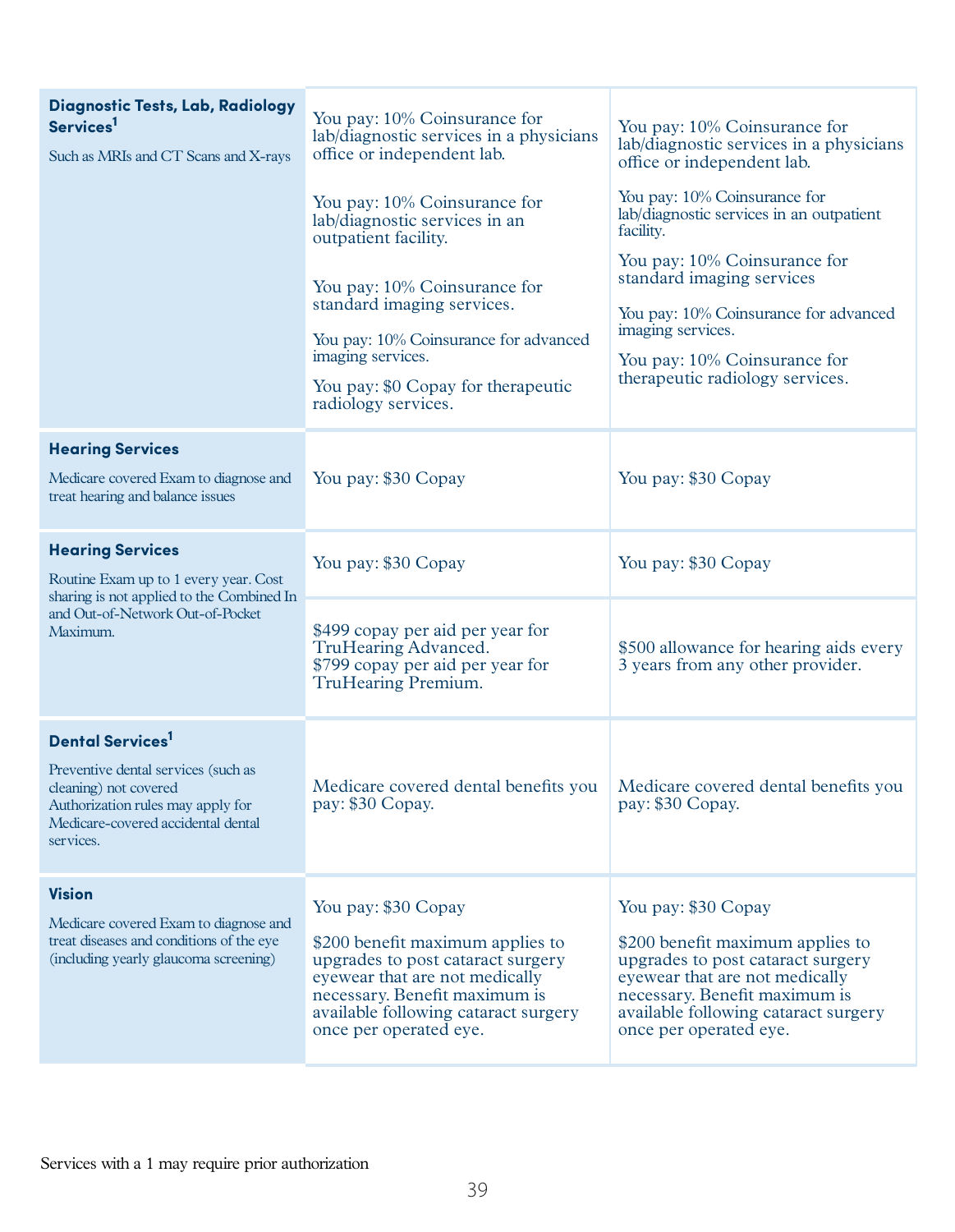| <b>Routine Vision</b>                                                                             | Routine eye exam (for up to 1 every<br>year) you pay: \$0 Copay<br>Eye Wear<br>Limited to one pair of eyeglass frames<br>with eyeglass lenses or contact lenses<br>every calendar year. Davis Vision<br>Fashion Collection eyeglass frames,<br>standard eyeglass lenses and standard<br>contact lenses are covered in full.<br>A \$150 benefit maximum is available<br>towards the purchase of non-Davis<br>Vision Collection eyeglass frames,<br>eyeglass lenses, or towards the<br>purchase of Non-Collection Contact<br>Lenses. | You pay: \$50 Copay for routine eye<br>exams.<br>A \$150 benefit maximum is available<br>towards the purchase of non-Davis<br>Vision Collection eyeglass frames,<br>eyeglass lenses, or towards the<br>purchase of Non-Collection Contact<br>Lenses. |
|---------------------------------------------------------------------------------------------------|------------------------------------------------------------------------------------------------------------------------------------------------------------------------------------------------------------------------------------------------------------------------------------------------------------------------------------------------------------------------------------------------------------------------------------------------------------------------------------------------------------------------------------|------------------------------------------------------------------------------------------------------------------------------------------------------------------------------------------------------------------------------------------------------|
| Mental Health Care <sup>1</sup><br>Office visit copays do not apply to the<br>annual deductible.  | Inpatient visit:<br>Covered services include mental<br>health care services that require a<br>hospital stay. There is a 190-day<br>lifetime limit for inpatient services in<br>a psychiatric hospital. The 190-day<br>limit does not apply to inpatient<br>mental health services provided in a<br>psychiatric unit of a general hospital.<br>Inpatient stay you pay: \$50 Copay<br>Outpatient group therapy visit you<br>pay: \$30 Copay<br>Outpatient individual therapy visit<br>you pay: \$30 Copay                            | Inpatient stay you pay: \$50 Copay<br>Outpatient group therapy visit you<br>pay: \$30 Copay<br>Outpatient individual therapy visit<br>you pay: \$30 Copay                                                                                            |
| <b>Skilled Nursing Facility (SNF)</b> <sup>1</sup><br>Medicare-certified skilled nursing facility | You pay: 0% Coinsurance per<br>admission for days 1-100.<br>No prior hospital stay is required.                                                                                                                                                                                                                                                                                                                                                                                                                                    | You pay: 0% Coinsurance per<br>admission for days 1-100.<br>No prior hospital stay is required.                                                                                                                                                      |
| Physical Therapy <sup>1</sup>                                                                     | You pay: \$30 Copay for Medicare-<br>covered Physical Therapy visits.                                                                                                                                                                                                                                                                                                                                                                                                                                                              | You pay: \$30 Copay for Medicare-<br>covered Physical Therapy visits.                                                                                                                                                                                |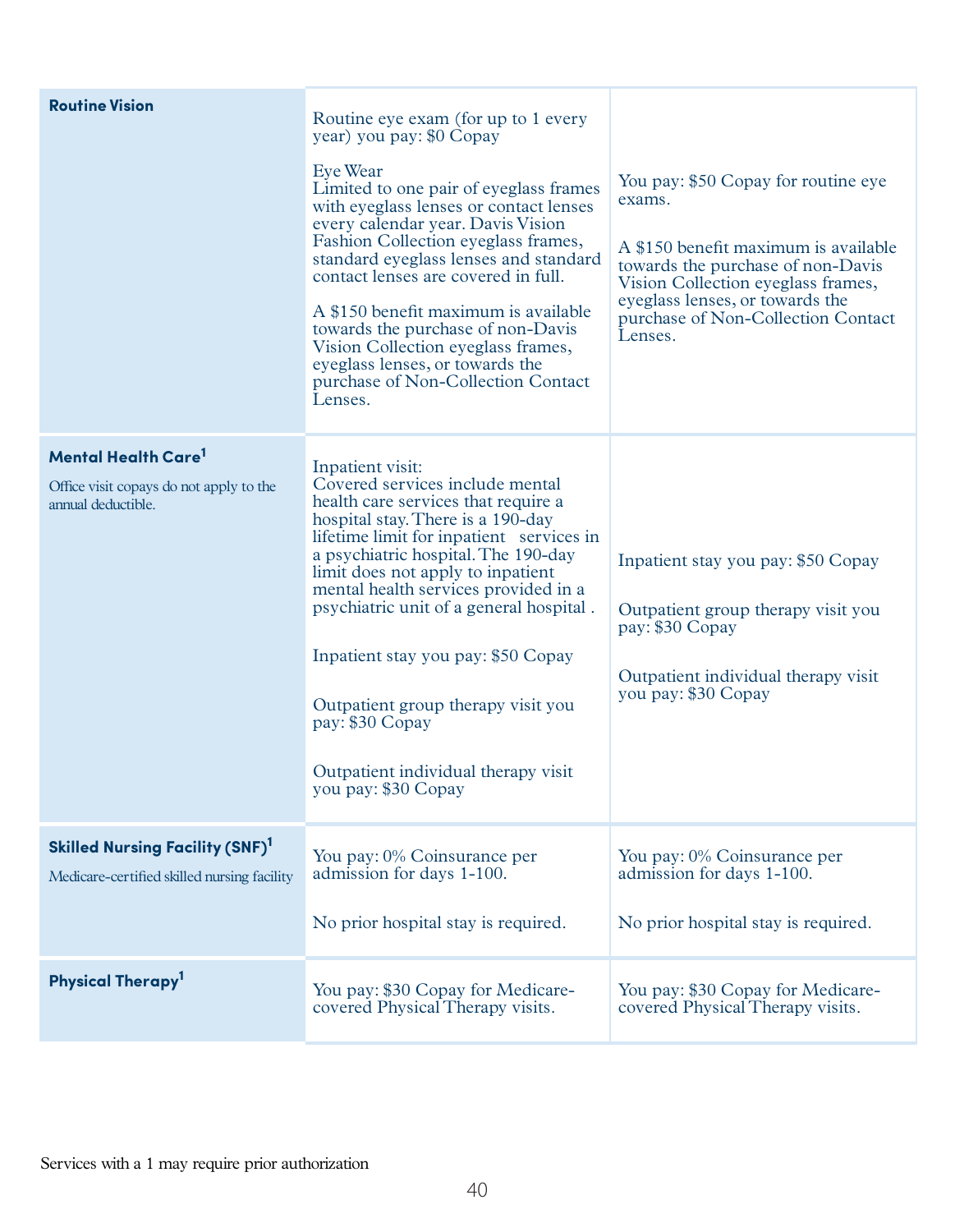| <b>Routine Vision</b>                                                                                  | Routine eye exam (for up to 1 every<br>year) you pay: \$0 Copay<br>Eye Wear<br>Limited to one pair of eyeglass frames<br>with eyeglass lenses or contact lenses<br>every calendar year. Davis Vision<br>Fashion Collection eyeglass frames,<br>standard eyeglass lenses and standard<br>contact lenses are covered in full.<br>A \$150 benefit maximum is available<br>towards the purchase of non-Davis<br>Vision Collection eyeglass frames,<br>eyeglass lenses, or towards the<br>purchase of Non-Collection Contact<br>Lenses. | You pay: \$50 Copay for routine eye<br>exams.<br>A \$150 benefit maximum is available<br>towards the purchase of non-Davis<br>Vision Collection eyeglass frames,<br>eyeglass lenses, or towards the<br>purchase of Non-Collection Contact<br>Lenses. |
|--------------------------------------------------------------------------------------------------------|------------------------------------------------------------------------------------------------------------------------------------------------------------------------------------------------------------------------------------------------------------------------------------------------------------------------------------------------------------------------------------------------------------------------------------------------------------------------------------------------------------------------------------|------------------------------------------------------------------------------------------------------------------------------------------------------------------------------------------------------------------------------------------------------|
| <b>Mental Health Care<sup>1</sup></b><br>Office visit copays do not apply to the<br>annual deductible. | Inpatient visit:<br>Covered services include mental<br>health care services that require a<br>hospital stay. There is a 190-day<br>lifetime limit for inpatient services in<br>a psychiatric hospital. The 190-day<br>limit does not apply to inpatient<br>mental health services provided in a<br>psychiatric unit of a general hospital.<br>Inpatient stay you pay: 10%<br>Coinsurance<br>Outpatient group therapy visit you<br>pay: \$30 Copay<br>Outpatient individual therapy visit<br>you pay: \$30 Copay                    | Inpatient stay you pay: 10%<br>Coinsurance<br>Outpatient group therapy visit you<br>pay: \$30 Copay<br>Outpatient individual therapy visit<br>you pay: \$30 Copay                                                                                    |
| <b>Skilled Nursing Facility (SNF)</b> <sup>1</sup><br>Medicare-certified skilled nursing facility      | You pay: 10% Coinsurance per<br>admission for days 1-100.<br>No prior hospital stay is required.                                                                                                                                                                                                                                                                                                                                                                                                                                   | You pay: 10% Coinsurance per<br>admission for days 1-100.<br>No prior hospital stay is required.                                                                                                                                                     |
| Physical Therapy <sup>1</sup>                                                                          | You pay: \$30 Copay for Medicare-<br>covered Physical Therapy visits.                                                                                                                                                                                                                                                                                                                                                                                                                                                              | You pay: \$30 Copay for Medicare-<br>covered Physical Therapy visits.                                                                                                                                                                                |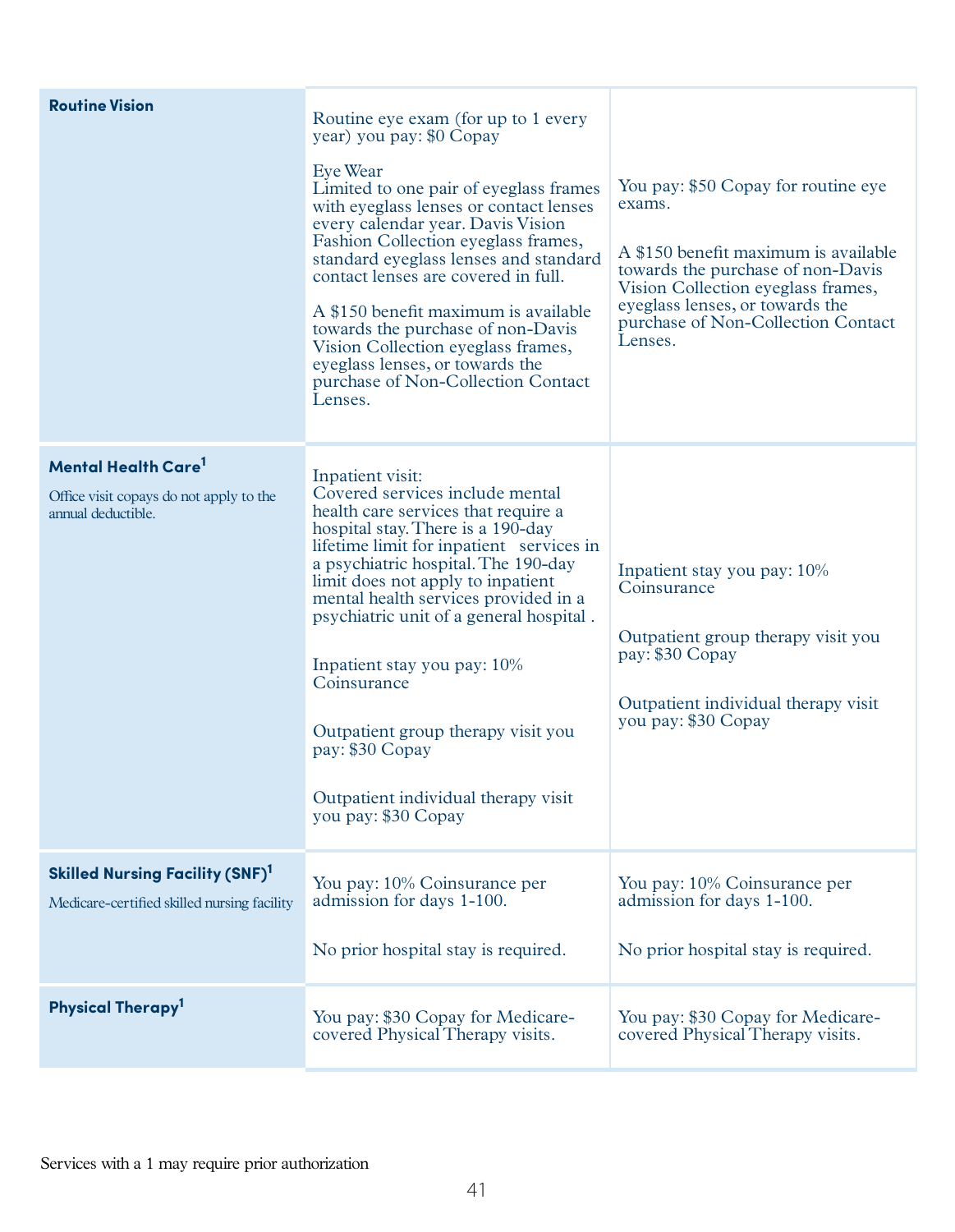| <b>Ambulance Services</b><br>Medically necessary ambulance services                                                                                                                                                                   | You pay: \$75 Copay                                                                                                                                                                                | Emergency - You pay: \$75 Copay<br>Non-Emergency - You pay: 20%<br>Coinsurance |
|---------------------------------------------------------------------------------------------------------------------------------------------------------------------------------------------------------------------------------------|----------------------------------------------------------------------------------------------------------------------------------------------------------------------------------------------------|--------------------------------------------------------------------------------|
| <b>Transportation (Routine)</b> <sup>1</sup><br>Combined 24 one way trips.<br>Transportation related to continued<br>acute care after discharge does not apply<br>towards the trip limit.                                             | You pay: \$10 Copay per trip.                                                                                                                                                                      | You pay: 50% Coinsurance for out-of-<br>network transportation services.       |
| Part B Drugs <sup>1</sup><br>Drugs covered under Medicare Part B.<br>See Section 1 for more Information on<br>Medicare Part B Drugs.<br>In-network Part B covered<br>chemotherapy drugs and other in-<br>network Part B covered Drugs | You pay: 10% of the total cost up to a<br>\$300 quarterly maximum                                                                                                                                  | You pay: 10% of the total cost up to a<br>\$300 quarterly maximum              |
| <b>Acupuncture</b><br>Medicare-covered Acupuncture visits up<br>to 12 visits in 90 days for chronic low<br>back pain                                                                                                                  | You pay: \$30 Copay for Medicare-<br>covered Acupuncture visits.                                                                                                                                   | You pay: \$30 Copay for Medicare-<br>covered Acupuncture visits.               |
| Chiropractic Care <sup>1</sup><br>Medicare-covered chiropractic visits are<br>for manual manipulation of the spine to<br>correct subluxation (a displacement or<br>misalignment of a joint or body part)                              | You pay: \$20 Copay                                                                                                                                                                                | You pay: \$30 Copay                                                            |
| Diabetes Supplies and Services <sup>1</sup><br>includes coverage for glucose monitors,<br>test strips, lancets, screening tests, self-<br>management training, retinal<br>exam/glaucoma test, and foot<br>exam/therapeutic soft shoes | You pay: 15% Coinsurance<br>Diabetes self-management training<br>you pay: \$0 Copay.<br>If the doctor provides you additional<br>services, separate doctor office visit<br>cost sharing may apply. | You pay: 20% Coinsurance                                                       |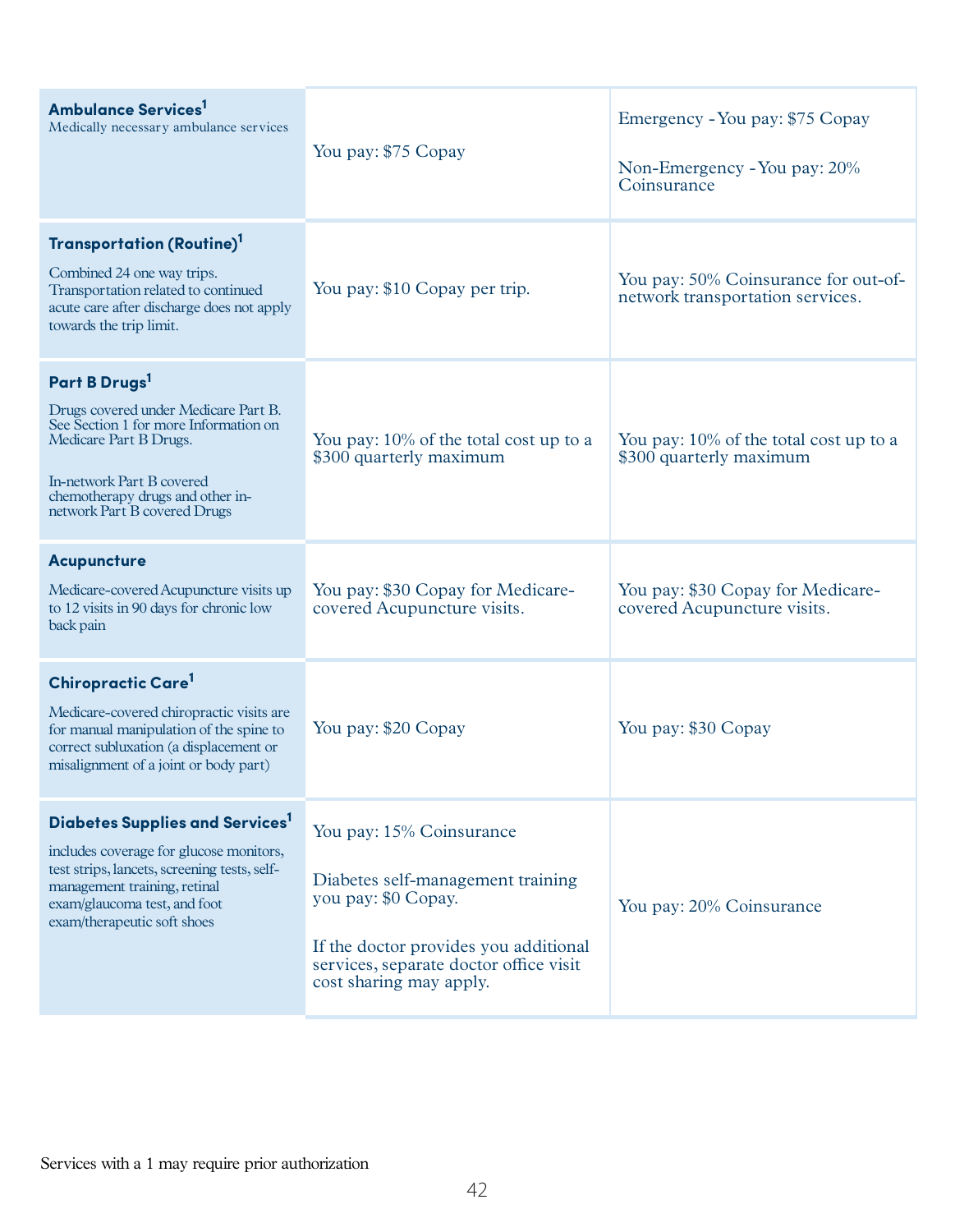| <b>Ambulance Services</b><br>Medically necessary ambulance services                                                                                                                                                                   | You pay: 10% Coinsurance                                                                                                                                                                           | Emergency - You pay: 10%<br>Coinsurance<br>Non-Emergency - You pay: 20%<br>Coinsurance |
|---------------------------------------------------------------------------------------------------------------------------------------------------------------------------------------------------------------------------------------|----------------------------------------------------------------------------------------------------------------------------------------------------------------------------------------------------|----------------------------------------------------------------------------------------|
| Transportation (Routine) <sup>1</sup><br>Combined 24 one way trips.<br>Transportation related to continued<br>acute care after discharge does not apply<br>towards the trip limit.                                                    | You pay: \$10 Copay per trip.                                                                                                                                                                      | You pay: 50% Coinsurance for out-of-<br>network transportation services.               |
| Part B Drugs <sup>1</sup><br>Drugs covered under Medicare Part B.<br>See Section 1 for more Information on<br>Medicare Part B Drugs.<br>In-network Part B covered<br>chemotherapy drugs and other in-<br>network Part B covered Drugs | You pay: 10% Coinsurance                                                                                                                                                                           | You pay: 10% Coinsurance                                                               |
| <b>Acupuncture</b><br>Medicare-covered Acupuncture visits up<br>to 12 visits in 90 days for chronic low<br>back pain                                                                                                                  | You pay: \$30 Copay for Medicare-<br>covered Acupuncture visits.                                                                                                                                   | You pay: \$30 Copay for Medicare-<br>covered Acupuncture visits.                       |
| Chiropractic Care <sup>1</sup><br>Medicare-covered chiropractic visits are<br>for manual manipulation of the spine to<br>correct subluxation (a displacement or<br>misalignment of a joint or body part)                              | You pay: \$20 Copay                                                                                                                                                                                | You pay: \$30 Copay                                                                    |
| Diabetes Supplies and Services <sup>1</sup><br>includes coverage for glucose monitors,<br>test strips, lancets, screening tests, self-<br>management training, retinal<br>exam/glaucoma test, and foot<br>exam/therapeutic soft shoes | You pay: 10% Coinsurance<br>Diabetes self-management training<br>you pay: \$0 Copay.<br>If the doctor provides you additional<br>services, separate doctor office visit<br>cost sharing may apply. | You pay: 20% Coinsurance                                                               |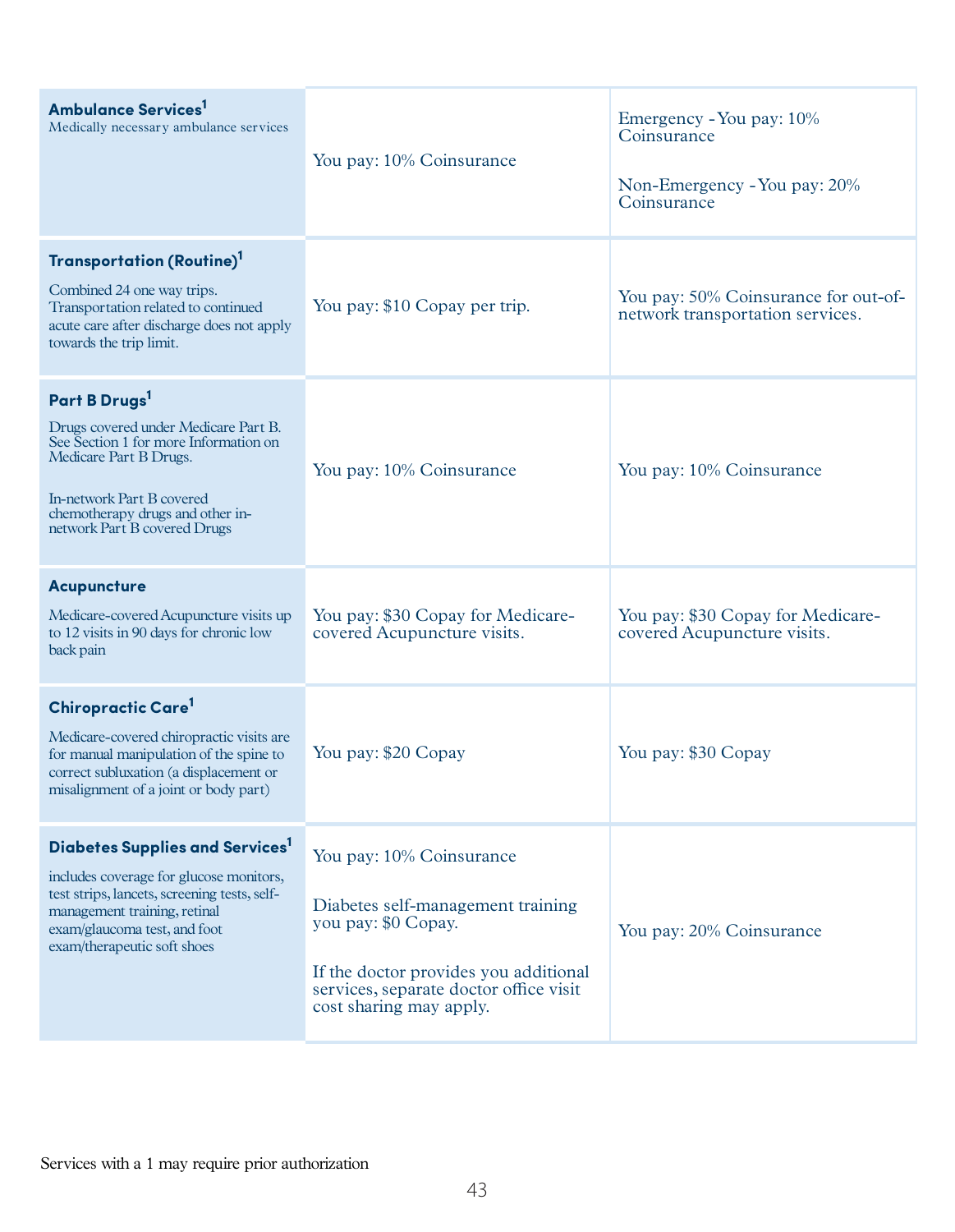| Durable Medical Equipment <sup>1</sup><br>Includes wheelchairs, prosthetics, oxygen,<br>etc.                                                                                                                                                                                                                | You pay: 15% Coinsurance for<br>durable medical equipment.<br>You pay: 15% Coinsurance for<br>oxygen and oxygen supplies.                                                                                                  | You pay: 20% Coinsurance for<br>durable medical equipment.<br>You pay: 20% Coinsurance for oxygen<br>and oxygen supplies.                                                              |
|-------------------------------------------------------------------------------------------------------------------------------------------------------------------------------------------------------------------------------------------------------------------------------------------------------------|----------------------------------------------------------------------------------------------------------------------------------------------------------------------------------------------------------------------------|----------------------------------------------------------------------------------------------------------------------------------------------------------------------------------------|
| <b>Foot Care (podiatry services)</b><br>Medicare covered exam - Foot exams and<br>treatment if you have diabetes-related<br>nerve damage and/or meet certain<br>conditions.                                                                                                                                 | You pay: \$30 Copay                                                                                                                                                                                                        | You pay: \$30 Copay                                                                                                                                                                    |
| Home Health Care <sup>1</sup>                                                                                                                                                                                                                                                                               | You pay: 0% Coinsurance                                                                                                                                                                                                    | You pay: 0% Coinsurance                                                                                                                                                                |
| Outpatient Rehabilitation <sup>1</sup><br><b>Cardiac Rehabilitation</b><br>(maximum of 2 one-hour sessions per<br>day for up to 36 sessions up to 36 weeks),<br><b>Occupational Therapy, Physical</b><br>Therapy, Speech and Language<br><b>Therapy</b><br><b>Over the Counter Drug</b><br><b>Allowance</b> | You pay: \$0 Copay for Cardiac<br>(heart) Rehabilitation services.<br>You pay: \$30 Copay for Medicare-<br>covered Occupational, Physical,<br>Speech and Language Therapy visits.<br><b>Not Covered</b>                    | You pay: 0% Coinsurance for Cardiac<br>(heart) Rehabilitation services.<br>You pay: \$30 Copay for Medicare-<br>covered Occupational, Physical,<br>Speech and Language Therapy visits. |
| <b>Renal Dialysis</b><br>Services to Treat Kidney Disease                                                                                                                                                                                                                                                   | You pay: \$0 Copay                                                                                                                                                                                                         | You pay: 20% Coinsurance                                                                                                                                                               |
| <b>Wellness/Education and Other</b><br><b>Supplemental Benefits &amp;</b><br><b>Services</b>                                                                                                                                                                                                                | The plan covers the following<br>supplemental education/wellness<br>programs: SilverSneakers<br>Membership/Fitness Classes                                                                                                 | You pay: 50% of the cost for out-of-<br>network health/wellness services after<br>a \$500 deductible.                                                                                  |
| <b>Hospice</b>                                                                                                                                                                                                                                                                                              | You pay: \$0 copay for hospice care from a Medicare-certified hospice. You may<br>have to pay part of the costs for drugs and respite care. Hospice is covered<br>outside of our plan. Please contact us for more details. |                                                                                                                                                                                        |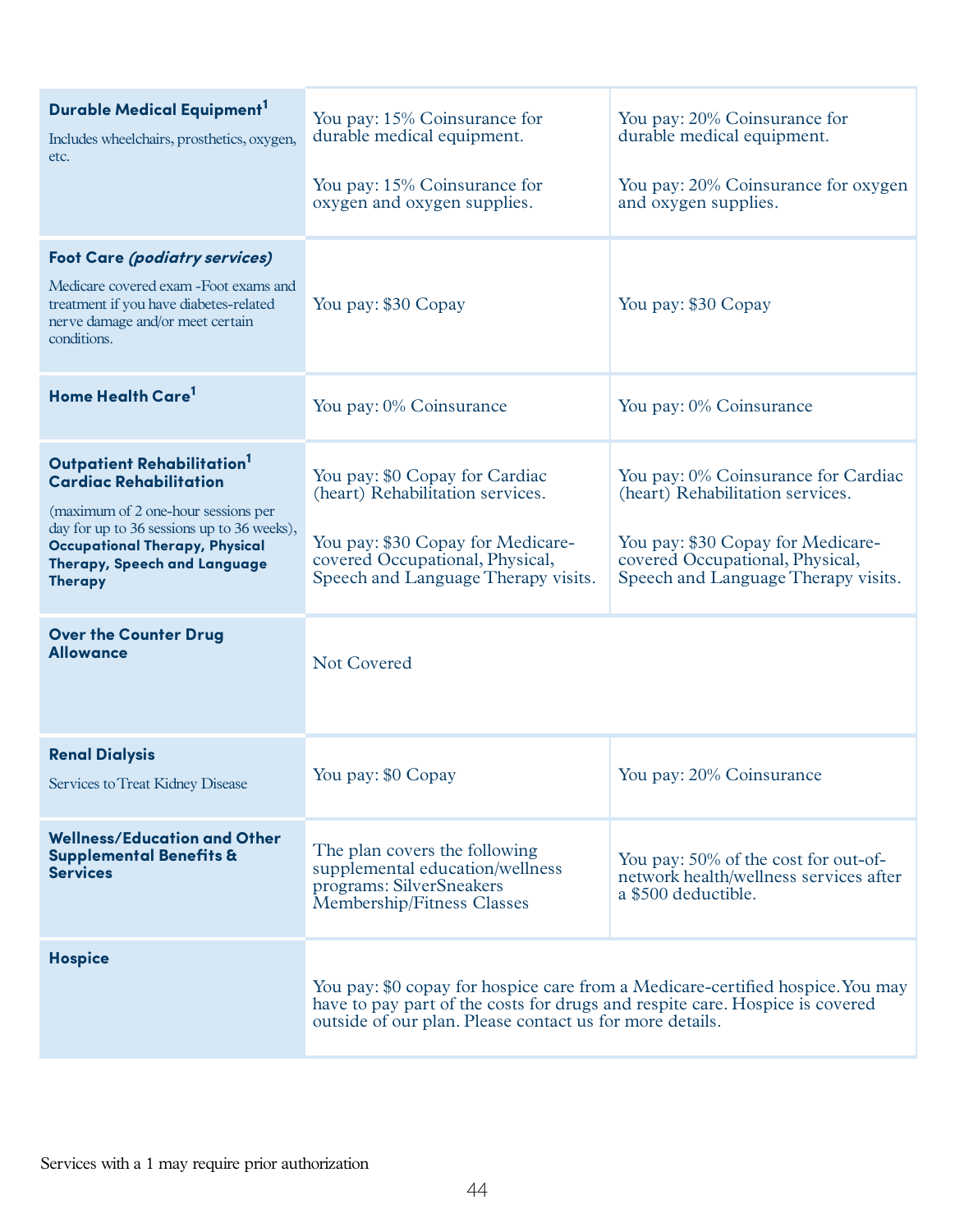| Durable Medical Equipment <sup>1</sup><br>Includes wheelchairs, prosthetics, oxygen,<br>etc.                                                                                                                                                            | You pay: 10% Coinsurance for<br>durable medical equipment.<br>You pay: 10% Coinsurance for<br>oxygen and oxygen supplies.                                                                                                  | You pay: 20% Coinsurance for<br>durable medical equipment.<br>You pay: 20% Coinsurance for oxygen<br>and oxygen supplies.                                                              |
|---------------------------------------------------------------------------------------------------------------------------------------------------------------------------------------------------------------------------------------------------------|----------------------------------------------------------------------------------------------------------------------------------------------------------------------------------------------------------------------------|----------------------------------------------------------------------------------------------------------------------------------------------------------------------------------------|
| <b>Foot Care (podiatry services)</b><br>Medicare covered exam - Foot exams and<br>treatment if you have diabetes-related<br>nerve damage and/or meet certain<br>conditions.                                                                             | You pay: \$30 Copay                                                                                                                                                                                                        | You pay: \$30 Copay                                                                                                                                                                    |
| Home Health Care <sup>1</sup>                                                                                                                                                                                                                           | You pay: 10% Coinsurance                                                                                                                                                                                                   | You pay: 10% Coinsurance                                                                                                                                                               |
| Outpatient Rehabilitation <sup>1</sup><br><b>Cardiac Rehabilitation</b><br>(maximum of 2 one-hour sessions per<br>day for up to 36 sessions up to 36 weeks),<br><b>Occupational Therapy, Physical</b><br>Therapy, Speech and Language<br><b>Therapy</b> | You pay: \$0 Copay for Cardiac<br>(heart) Rehabilitation services.<br>You pay: \$30 Copay for Medicare-<br>covered Occupational, Physical,<br>Speech and Language Therapy visits.                                          | You pay: 0% Coinsurance for Cardiac<br>(heart) Rehabilitation services.<br>You pay: \$30 Copay for Medicare-<br>covered Occupational, Physical,<br>Speech and Language Therapy visits. |
| <b>Over the Counter Drug</b><br><b>Allowance</b>                                                                                                                                                                                                        | <b>Not Covered</b>                                                                                                                                                                                                         |                                                                                                                                                                                        |
| <b>Renal Dialysis</b><br>Services to Treat Kidney Disease                                                                                                                                                                                               | You pay: \$0 Copay                                                                                                                                                                                                         | You pay: 20% Coinsurance                                                                                                                                                               |
| <b>Wellness/Education and Other</b><br><b>Supplemental Benefits &amp;</b><br><b>Services</b>                                                                                                                                                            | The plan covers the following<br>supplemental education/wellness<br>programs: SilverSneakers<br>Membership/Fitness Classes                                                                                                 | You pay: 50% of the cost for out-of-<br>network health/wellness services after<br>a \$500 deductible.                                                                                  |
| <b>Hospice</b>                                                                                                                                                                                                                                          | You pay: \$0 copay for hospice care from a Medicare-certified hospice. You may<br>have to pay part of the costs for drugs and respite care. Hospice is covered<br>outside of our plan. Please contact us for more details. |                                                                                                                                                                                        |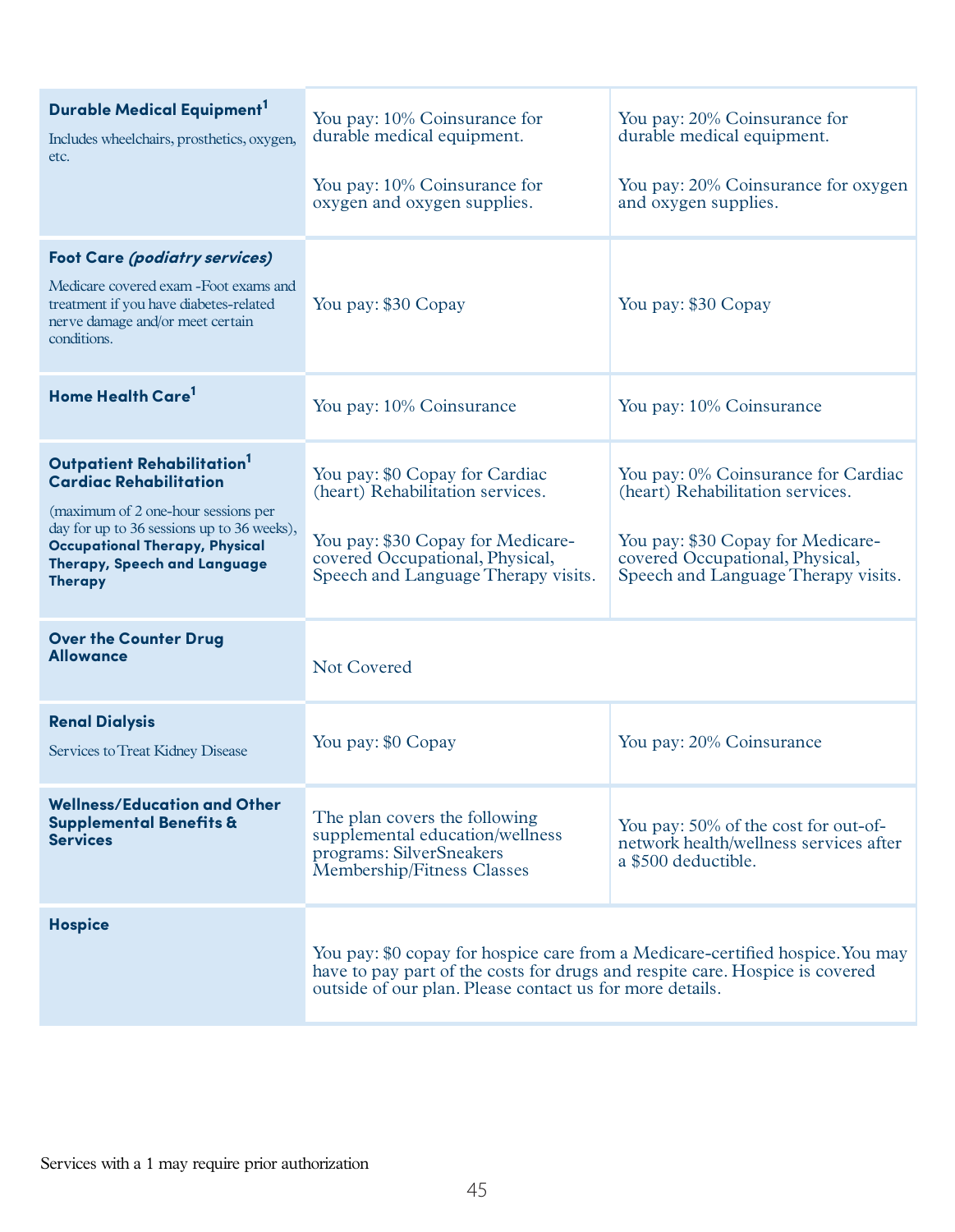## **178473 High Part D Prescription Drug Benets**

|             | <b>Initial</b><br>Coverage | <b>Preferred</b><br>Retail<br>Pharmacy                                                                                                                                                                                                                                                  | <b>Tier</b>                                                | 31 Day Supply                             | 90 Day Supply |  |
|-------------|----------------------------|-----------------------------------------------------------------------------------------------------------------------------------------------------------------------------------------------------------------------------------------------------------------------------------------|------------------------------------------------------------|-------------------------------------------|---------------|--|
|             |                            |                                                                                                                                                                                                                                                                                         | Tier 1 (Preferred Generic Drugs)                           | \$10 Copay                                | \$30 Copay    |  |
|             |                            |                                                                                                                                                                                                                                                                                         | Tier 2 (Generic Drugs)                                     | \$10 Copay                                | \$30 Copay    |  |
|             |                            |                                                                                                                                                                                                                                                                                         | Tier 3 (Preferred Brand Drugs and Generics)                | \$25 Copay                                | \$75 Copay    |  |
|             |                            |                                                                                                                                                                                                                                                                                         | Tier 4 (Non-Preferred Drugs)                               | \$55 Copay                                | \$165 Copay   |  |
|             |                            |                                                                                                                                                                                                                                                                                         | Tier 5 (Specialty drugs consist of both Generic and Brand) | 33% of the cost                           | Not Available |  |
|             |                            | <b>Network Retail</b><br>Pharmacy                                                                                                                                                                                                                                                       | <b>Tier</b>                                                | 31 Day Supply                             | 90 Day Supply |  |
|             |                            |                                                                                                                                                                                                                                                                                         | Tier 1 (Preferred Generic Drugs)                           | \$15 Copay                                | \$45 Copay    |  |
|             |                            |                                                                                                                                                                                                                                                                                         | Tier 2 (Generic Drugs)                                     | \$15 Copay                                | \$45 Copay    |  |
|             |                            |                                                                                                                                                                                                                                                                                         | Tier 3 (Preferred Brand Drugs and Generics)                | \$30 Copay                                | \$90 Copay    |  |
|             |                            |                                                                                                                                                                                                                                                                                         | Tier 4 (Non-Preferred Drugs)                               | \$60 Copay                                | \$180 Copay   |  |
|             |                            |                                                                                                                                                                                                                                                                                         | Tier 5 (Specialty drugs consist of both Generic and Brand) | 33% of the cost                           | Not Available |  |
|             |                            | <b>Mail Order</b>                                                                                                                                                                                                                                                                       | <b>Tier</b>                                                | Up to 90 Day Supply                       |               |  |
|             |                            |                                                                                                                                                                                                                                                                                         | Tier 1 (Preferred Generic Drugs)                           | \$25 Copay                                |               |  |
|             |                            |                                                                                                                                                                                                                                                                                         | Tier 2 (Generic Drugs)                                     | \$25 Copay                                |               |  |
|             |                            |                                                                                                                                                                                                                                                                                         | Tier 3 (Preferred Brand Drugs and Generics)                | \$62.50 Copay                             |               |  |
|             |                            |                                                                                                                                                                                                                                                                                         | Tier 4 (Non-Preferred Drugs)                               | \$137.50 Copay                            |               |  |
|             |                            |                                                                                                                                                                                                                                                                                         | Tier 5 (Specialty drugs consist of both Generic and Brand) | 33% of the cost for a 31 day limit supply |               |  |
|             | Coverage<br>Gap            | <b>Preferred</b><br>Retail<br>Pharmacy                                                                                                                                                                                                                                                  | Tier                                                       | 31 Day Supply                             | 90 Day Supply |  |
|             |                            |                                                                                                                                                                                                                                                                                         | Tier 1 (Preferred Generic Drugs)                           | \$10 Copay                                | \$30 Copay    |  |
| <b>DRUG</b> |                            |                                                                                                                                                                                                                                                                                         | Tier 2 (Generic Drugs)                                     | \$10 Copay                                | \$30 Copay    |  |
|             |                            |                                                                                                                                                                                                                                                                                         | Tier 3 (Preferred Brand Drugs and Generics)                | \$25 Copay                                | \$75 Copay    |  |
|             |                            |                                                                                                                                                                                                                                                                                         | Tier 4 (Non-Preferred Drugs)                               | \$55 Copay                                | \$165 Copay   |  |
|             |                            | <b>Network Retail</b><br>Pharmacy                                                                                                                                                                                                                                                       | Tier 5 (Specialty drugs consist of both Generic and Brand) | 33% of the cost                           | Not Available |  |
|             |                            |                                                                                                                                                                                                                                                                                         | <b>Tier</b>                                                | 31 Day Supply                             | 90 Day Supply |  |
|             |                            |                                                                                                                                                                                                                                                                                         | Tier 1 (Preferred Generic Drugs)                           | \$15 Copay                                | \$45 Copay    |  |
|             |                            |                                                                                                                                                                                                                                                                                         | Tier 2 (Generic Drugs)                                     | \$15 Copay                                | \$45 Copay    |  |
|             |                            |                                                                                                                                                                                                                                                                                         | Tier 3 (Preferred Brand Drugs and Generics)                | \$30 Copay                                | \$90 Copay    |  |
|             |                            |                                                                                                                                                                                                                                                                                         | Tier 4 (Non-Preferred Drugs)                               | \$60 Copay                                | \$180 Copay   |  |
|             |                            |                                                                                                                                                                                                                                                                                         | Tier 5 (Specialty drugs consist of both Generic and Brand) | 33% of the cost                           | Not Available |  |
|             |                            | <b>Mail Order</b>                                                                                                                                                                                                                                                                       | Tier                                                       | Up to 90 Day Supply                       |               |  |
|             |                            |                                                                                                                                                                                                                                                                                         | Tier 1 (Preferred Generic Drugs)                           | \$25 Copay                                |               |  |
|             |                            |                                                                                                                                                                                                                                                                                         | Tier 2 (Generic Drugs)                                     | \$25 Copay                                |               |  |
|             |                            |                                                                                                                                                                                                                                                                                         | Tier 3 (Preferred Brand Drugs and Generics)                | \$62.50 Copay                             |               |  |
|             |                            |                                                                                                                                                                                                                                                                                         | Tier 4 (Non-Preferred Drugs)                               | \$137.50 Copay                            |               |  |
|             |                            |                                                                                                                                                                                                                                                                                         | Tier 5 (Specialty drugs consist of both Generic and Brand) | 33% of the cost for a 31 day limit supply |               |  |
|             |                            | The coverage gap begins after the yearly drug cost (including what our plan has paid and what you have paid) reaches \$4,430. You will remain in the coverage gap<br>until your costs (includes the 70% manufacturer discount) total \$7,050. Not everyone will enter the coverage gap. |                                                            |                                           |               |  |
|             |                            |                                                                                                                                                                                                                                                                                         |                                                            |                                           |               |  |
|             | Catastrophic<br>Coverage   | After your yearly out-of-pocket drug costs (including drugs purchased through your retail pharmacy and through mail order) reach \$7,050, you pay the greater of:<br>5% of the cost or \$3.95 copayment for a generic \$9.85 copayment for all other drugs.                             |                                                            |                                           |               |  |
|             | <b>Formulary</b>           | Incentive                                                                                                                                                                                                                                                                               |                                                            |                                           |               |  |

You paythe following until total yearly drug costs reach \$4,430. Total yearly drug costs are the total drug cost paid by both you and a part D plan.

For questions about this plan's benefits or costs, please contact Freedom Blue PPO (PA). Call 1-866-456-7739, (TTY users call 711), seven days a week, between 8 a.m. and 8 p.m. EST. Please have Reference Code 22FB178473 ready when you call.